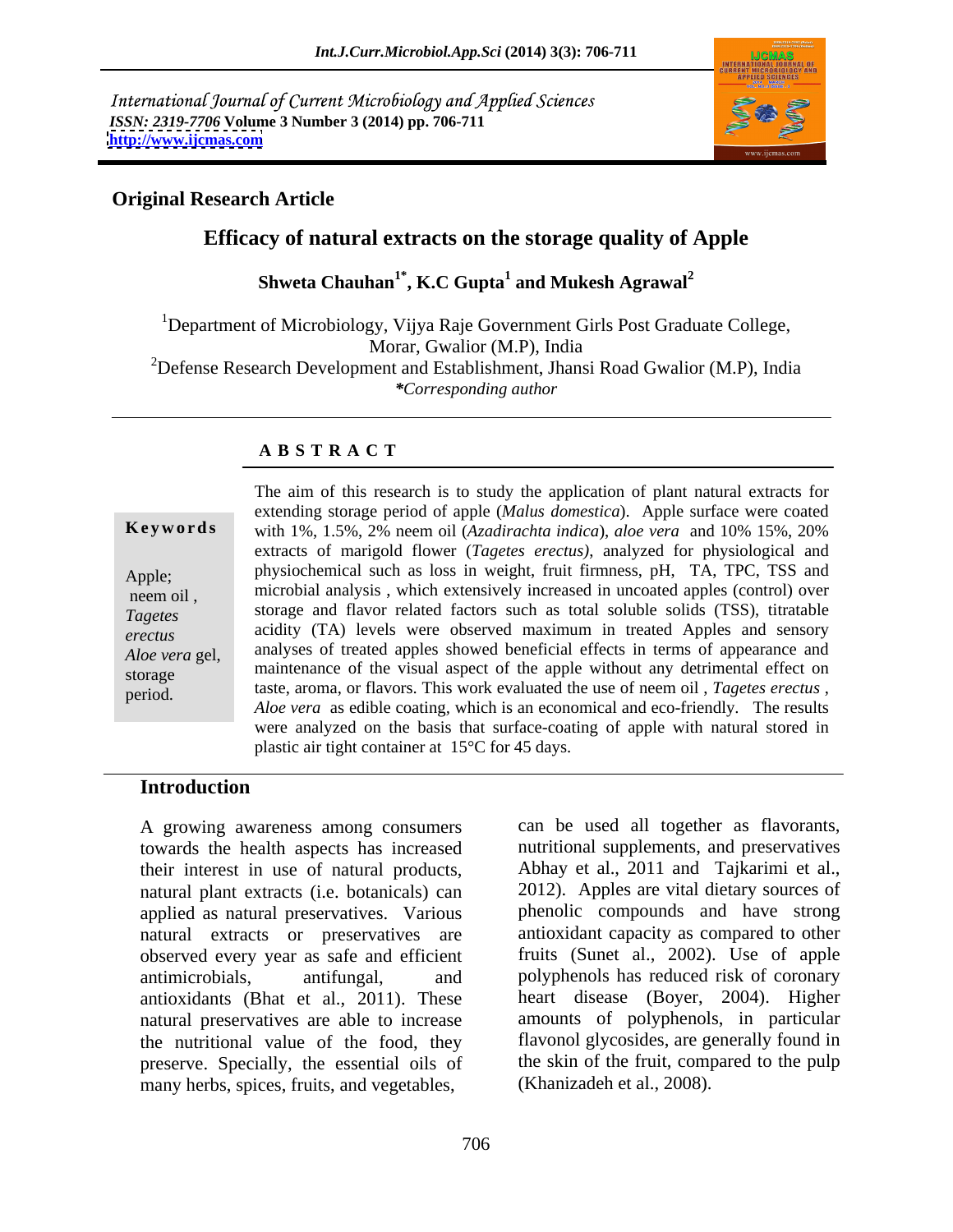Fresh healthy apple fruits were purchased transferred to laboratory in sterile air tight container and washed with distilled water to remove the dirt followed by air dried. all the samples of apple stored at  $15^{\circ}$ C.

## **Preparation of coating solution**

Treatment coating solutions included Neem oil and<br>neam oil and extract of maricold flowers treatment neem oil and extract of marigold flowers (*Tagetus erectus*) at different concentrations on the percentage weight<br>
has is. The marivold flower extract was<br> *Aloe vera* gel 0%, 10%, 15% and 20% basis. The marigold flower extract was *Aloe vera* gel 0%, 10%, 15% and 20% nenared by drying of flowers under shade marigold flower extracts (*Tagestus* prepared by drying of flowers under shade marigold flower extracts (*Tagestus* followed by orinding them to a nowder by *erectus*) and 0%, 1% 1.5%, and 2% of followed by grinding them to a powder by blender. Aqueous solution of marigold was prepared by soaking a known weight of the powdered material in an equal quantity of water and keeping it overnight. Guar gum (2%) was added to make a coating solution. The solutions of neem oil were prepared by proper mixing of oil with distilled water, emulsifying with guar gum on a percentage weight basis (2 ml oil per 100 ml of distilled water with 2% guar parameters are evaluated which include: gum). sensory evaluation (appearance, browning,

Matured leaves of *Aloe vera* plant were harvested from botanical garden of VRG college Morar (Gwalior) and washed with a mild chlorine solution of 25%. *Aloe vera* gel matrix was then separated from the outer cortex of leave and this colorless **Results and Discussion** hydroparenchyma was ground in a blender .The resulting mixture was filtered to Table- 1: Apple samples were preserved remove the fibers. The liquid obtained constituted fresh Aloe vera gel. The gel

**Materials and Methods** matrix was pasteurized at 70<sup>o</sup>C for 45min. **Fruit immediately** to an ambient temperature from local market of Gwalior and added to maintain the pH at 4. The  ${}^{0}$ C. was used as coating agent .It was later be <sup>o</sup>C for 45min. For stabilized the gel was cooled and ascorbic acid  $(1.9 - 2.0g L-1)$ , then added citric acid  $(4.5 - 4.6g L-1)$  was added to maintain the pH at 4.The viscosity of the stabilized Aloe vera gel and it coating efficiency was improved by using 1% commercial gelling agent and stored in brown Amber bottle to prevent oxidation of the gel.

### **Neem oil and Marigold extract treatment**

Fruits were dipped in 0% , 1% , 5%, 10% *Aloe vera* gel 0% ,10%, 15% and 20% marigold flower extracts (*Tagestus erectus*) and 0%, 1% 1.5%, and 2% of neem oil (*Azadirachta india*) for 5 min. Fruits without treatment ewe used as the control Then Fruits were placed in plastic air tight container at  $15^{\circ}$ C for 45 days

# **Apple quality assessment**

**Preparation biodegradable edible** shrinkage) by a panel of 5 trained judges **coating (***Aloe vera* **gel)** (Xu et al. 2007). The visual characteristics, After storage, daily observations were taken. For quality assessment following parameters are evaluated which include: flavor, cracking, firmness and skin including berry and rachis appearance, were scored in daylight. Fruit flavor was evaluated under red light in a taste room in order to avoid the interference of visual judgment. and microbiological evaluation.

# **Results and Discussion**

for 45 days with edible coatings of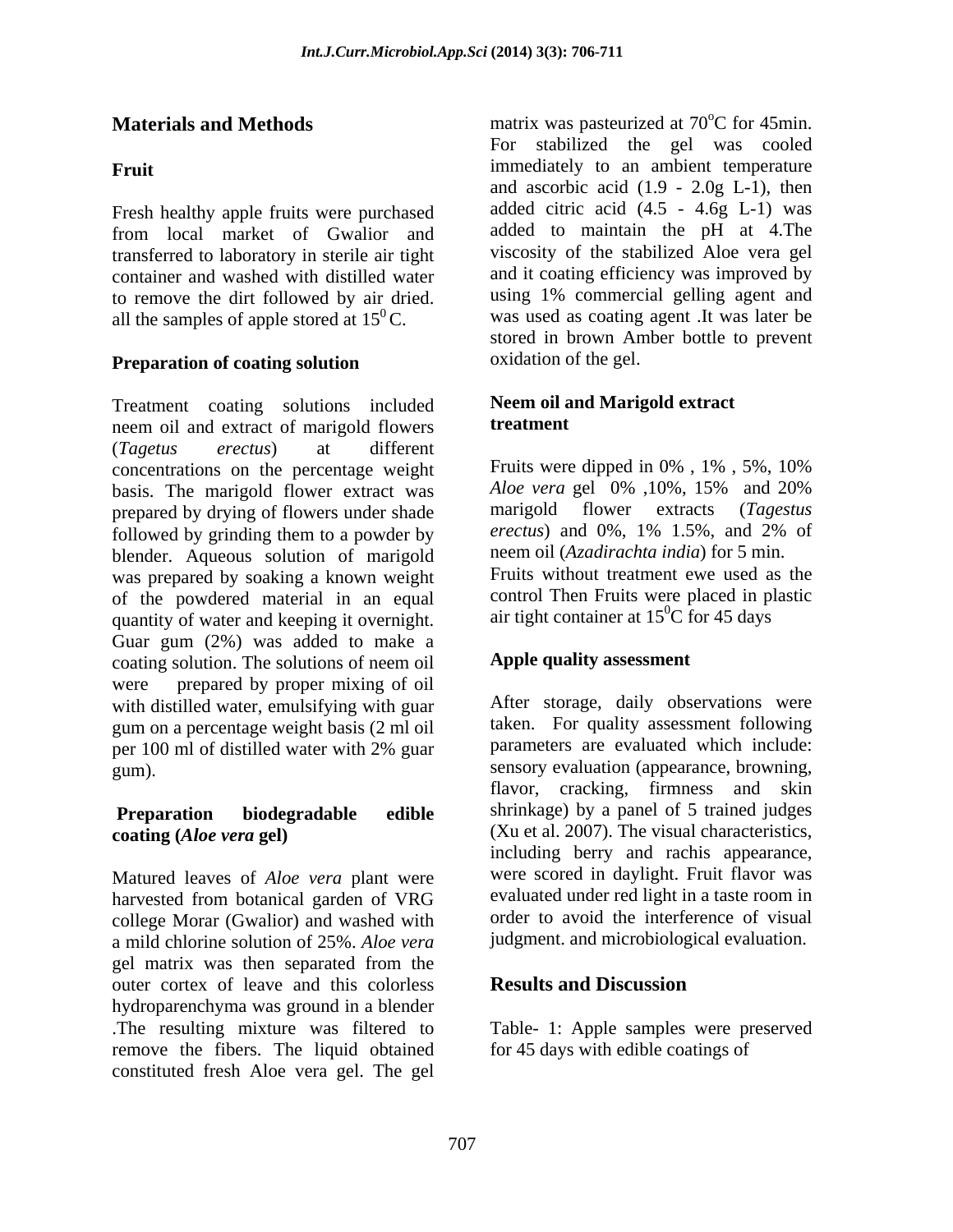|       |                                     |                    |              | (TA)                                                |                  | Weight (gm)                                                     | Total               |
|-------|-------------------------------------|--------------------|--------------|-----------------------------------------------------|------------------|-----------------------------------------------------------------|---------------------|
| S. No | Treatment<br>(Coating)              | Storage<br>(Month) | <b>TSS</b>   | Acidity<br>(%)                                      | On<br>$0 \,$ day | On<br>$45^{\text{th}}$ Day                                      | phenolic<br>content |
|       | Marigold                            |                    |              |                                                     |                  |                                                                 |                     |
|       | Extracts<br>$\vert 0.0\%$ (control) | 1.5                | $11.0\,$     | 0.27                                                | 109.8            | 99.2                                                            | 330                 |
|       | 10%                                 |                    |              |                                                     |                  |                                                                 |                     |
|       | 20%                                 |                    | 13.0         |                                                     | 107.3            |                                                                 | 380                 |
|       | 30%                                 |                    | 13.5         | $\begin{array}{c} 0.29 \\ 0.29 \\ 0.31 \end{array}$ | 103.1            | $101.3$<br>$100.9$                                              | 382                 |
|       |                                     |                    | 13.0         |                                                     | 108.9            | 106.9                                                           | 385                 |
|       |                                     |                    |              |                                                     |                  |                                                                 |                     |
|       | Neem oil                            |                    |              |                                                     |                  |                                                                 |                     |
|       | 0.0%<br>1.0%                        | 1.5                | 11.9<br>12.0 | 0.28                                                | 90.9<br>91.9     |                                                                 | 300                 |
|       | 2.0%                                |                    | 13.2         |                                                     | 92.9             |                                                                 |                     |
|       | 3.0%                                |                    | 13.3         | $\begin{array}{c} 0.33 \\ 0.32 \\ 0.34 \end{array}$ | 90.4             | $\begin{array}{ l} 80.0 \\ 88.9 \\ 89.3 \\ 90.0 \\ \end{array}$ | 382<br>382<br>383   |
|       |                                     |                    |              |                                                     |                  |                                                                 |                     |
|       | Aloe vera gel                       |                    |              |                                                     |                  |                                                                 |                     |
|       |                                     |                    |              |                                                     |                  |                                                                 |                     |
|       | $0.0\,$<br>$\%$                     |                    | 11.6         | $0.26$<br>$0.30$<br>$0.30$<br>$0.31$                | 90.9             | $\begin{array}{c} 81.0 \\ 91.9 \end{array}$                     | 300                 |
|       | 1.0<br>$\%$<br>5.0%                 | 1.5                | 13.1         |                                                     | 91.9<br>99.9     |                                                                 | 382<br>385          |
|       |                                     |                    | 13.9<br>14.3 |                                                     | 100.4            | $99.3$<br>100.0                                                 | 385                 |
|       | 10.0%                               |                    |              |                                                     |                  |                                                                 |                     |

**Table.1** Apple samples were preserved for 45 days with edible coatings of marigold oil, neem oil and Aloe vera

\*Values of TSS, acidity and pH are average of 3 replicate treatments

| <b>Figure.1</b> TSS (Total soluble solids) value of apples |  |
|------------------------------------------------------------|--|
|                                                            |  |

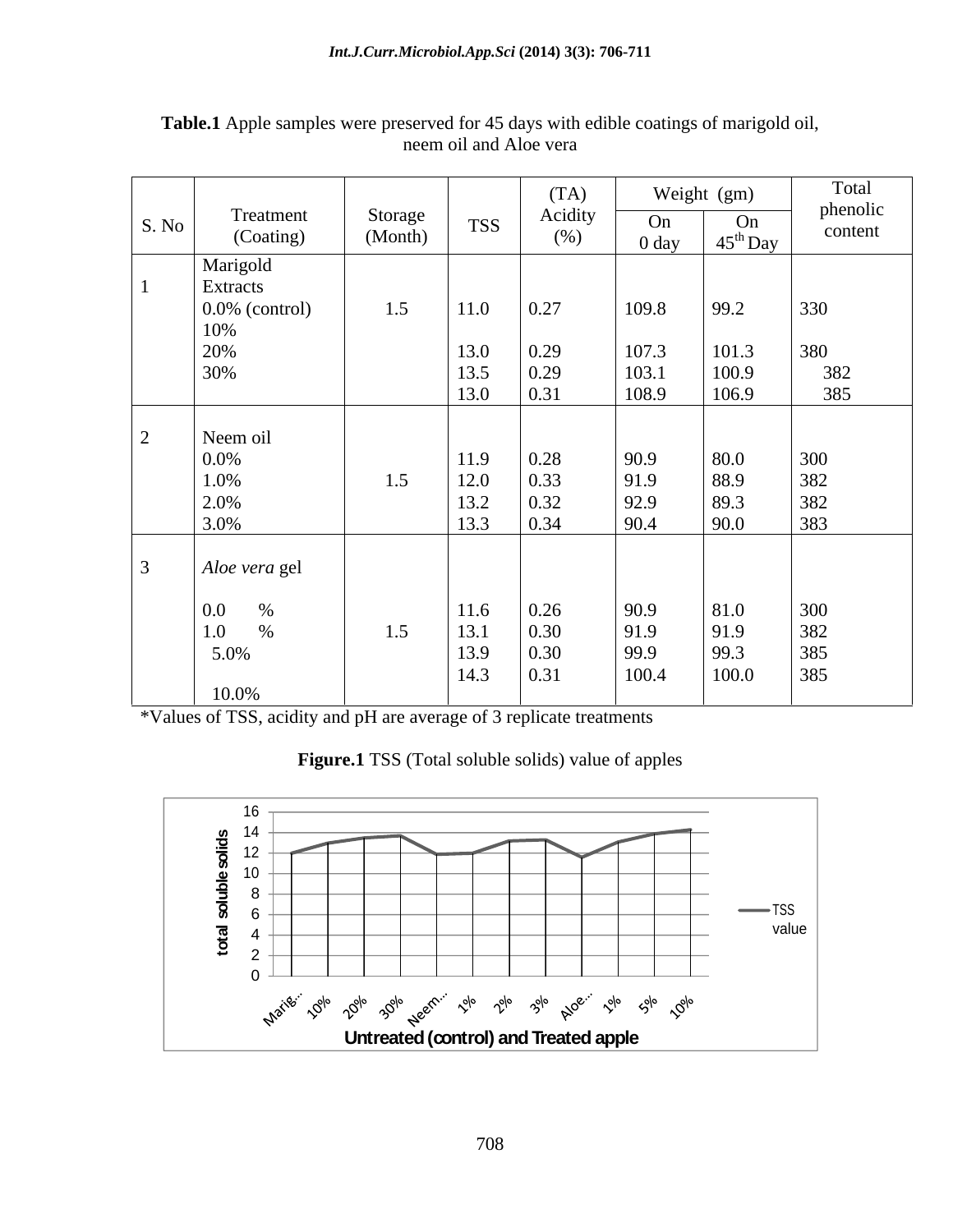

**Graph.2** TPC of uncoated and coated Apple sample

**Table.2** Apple quality assessment (Visual scaling) for treated apple samples and untreated apple samples

| S.No Treatment    |                               | Visual index |
|-------------------|-------------------------------|--------------|
| Marigold extracts | $\vert 0.0\% \vert$ (control) |              |
|                   | 10%                           |              |
|                   | 20%                           |              |
|                   | $\Omega$                      |              |
| Neem oil          | $\vert 0.0\%$ (control)       |              |
|                   | 1.0%                          |              |
|                   | 2.0%                          |              |
|                   | 3.0%                          |              |
| Aloe vera<br>Gel  | $0.0\%$ (control)             |              |
|                   | 1.0%                          |              |
|                   | 5.0%                          |              |
|                   | 10.0%                         |              |

Visual index of apple:

1 = excellent, 2 = good, 3 = slightly dull, 4 = <50% brownish, 5 = > 50% brownish.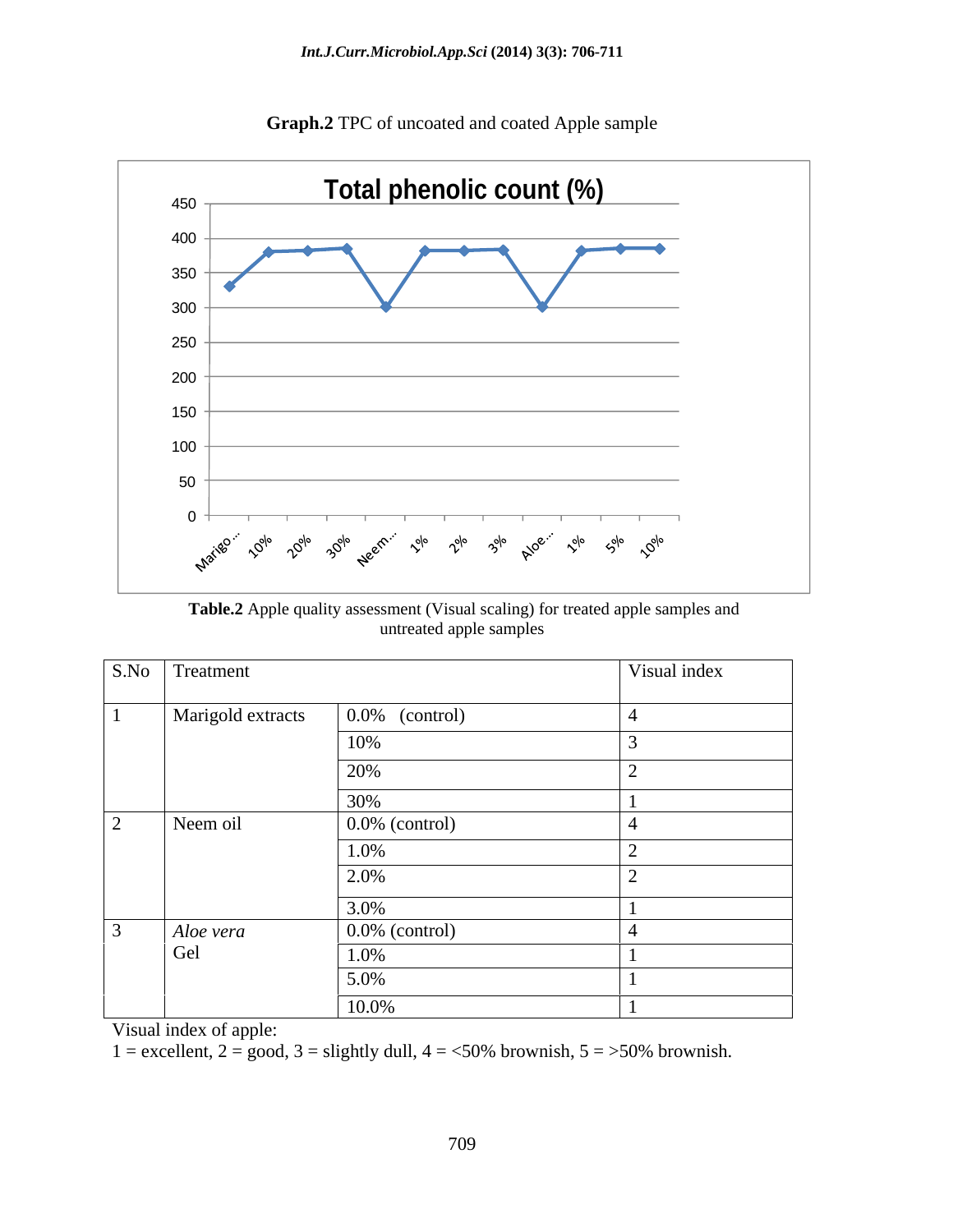

**Graph.3** Graph demonstrate coated or treated apple samples with higher score for visual aspects of degree of cracking level

marigold oil, neem oil and Aloe vera when was recorded in the control treatment . pH stored at  $15^{\circ}$ C. Showing higher degree of values are shown in graph -3. weight loss in uncoated (0.0%) apple samples, the lower physiological weight Figure1. Indicates the maximum (14 loss of 3.0±0.4% was observed in coated %)total soluble solids (TSS) content apple samples, the results of this study recorded in response to coating with 10% revealed that coating of fruits with *Aloe* Aloe vera and the minimum (12%)TSS *vera* gel (10.0%) had the minimum physiological weight loss 0.4%. A slow decline in titratable acidity (Table 1) was table -1. observed with the storage period in all titratable acidity content and higher pH

values are shown in graph -3.

recorded in response to coating with 10% Aloe vera and the minimum (12%)TSS content was recorded in the control treatment.TSS contents are mentioned in table -1.

treatments. The 1% , 2% and 3% neem oil treatment retained the highest TA content phenolic count with coated apple samples (0.34%) with the minimum fruit juice pH (30% marigold oil and 10% *Aloe vera* gel) (3.7), whereas 10% and 20% marigold oil recorded the lowest value of pH (3.6) treated samples , where as control or unwith TA value, 0.29% The lower level of treated samples show decline (300) in the Figure 2 indicates highest (385 )total and shows highest indication of TCP in value